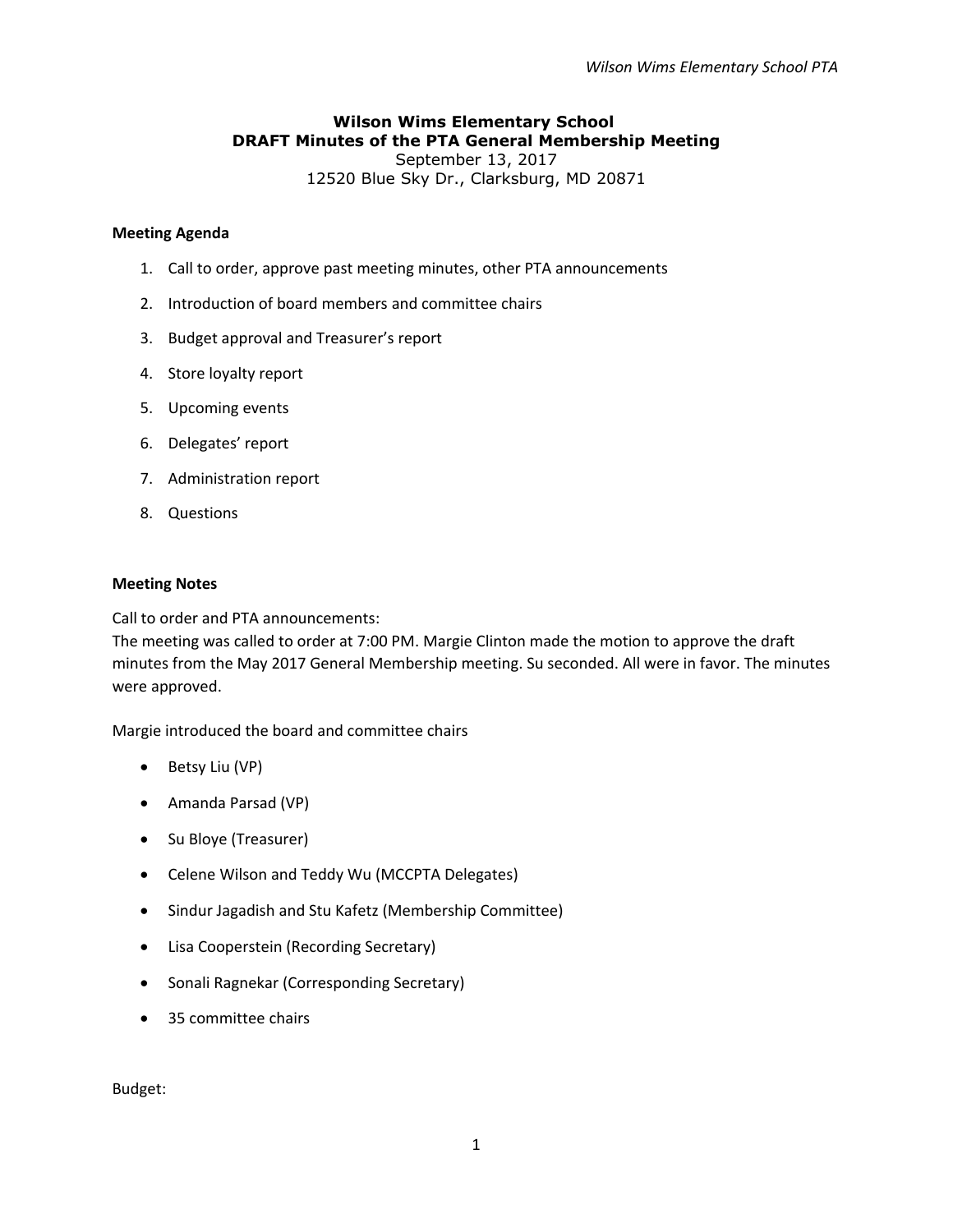- Su Discussed her role
- Explaining Budget
	- o Student focused
		- **No fundraising**
		- **Stem, science fair, etc**
	- o Budget for expenses
	- o Detailing line items of budget
		- **Website, mailing, paypal service charge**
		- **Store loyalty, encouraged to join**
		- Harris Teeter \$4500 from last school year. Give information on flyer.
		- **Amazon Smile \$250**
- Questions?
	- o Su motion to approve, seconded, budget approved.

#### Upcoming Events

- Fun Run
	- $\circ$  10/16 information will be sent home
	- o Pledge for kids to run laps
	- o All kids get a free t-shirt
	- o Staff shirts
	- o All done online
- Spirit Night
	- o 9/19 Chipotle and Sweet Frog
- Walk to School Day
	- o Apple/Banana Water
- Grandparents Day
	- o About 300 last year
	- o Book Fair Wednesday before Thanksgiving to include Grandparents day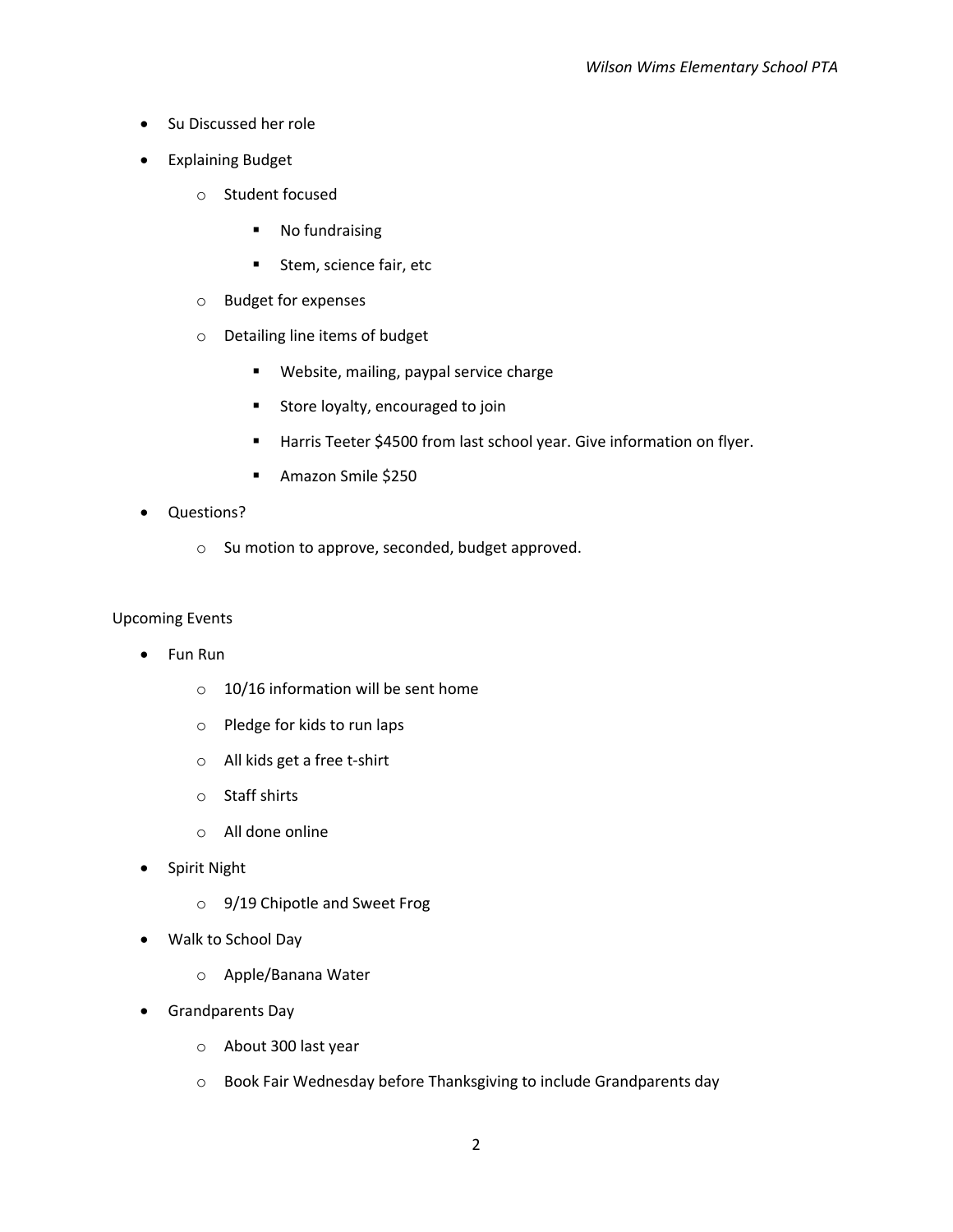Book Fair

 $\circ$  12/1

Make and Take

 $\circ$  12/1

#### Delegates

- School system topics
- Capital improvement program
- County level involvement
- Advocacy on county/state level
- Teddy and Celene's emails are on the PTA website
- Wendy Davis/Rich Liu are Cluster Coordinators

#### Mr. McGee

- Summer Program
	- o 3 weeks
	- o 130 students
	- o 11 classrooms
	- o 13-15 students each
	- o Majority incoming K
- **•** Instruction starts at 9am. After 9am student is considered tardy
- Second week staff says children are in a rhythm
- Follow @wilsonwims on twitter
- Enrollment at 1203
- Parking lot paved down to the gazebo
- 5<sup>th</sup> grade in portables in parking lot for safety
- Report Cards
	- o Changed to ABCD from ESPIN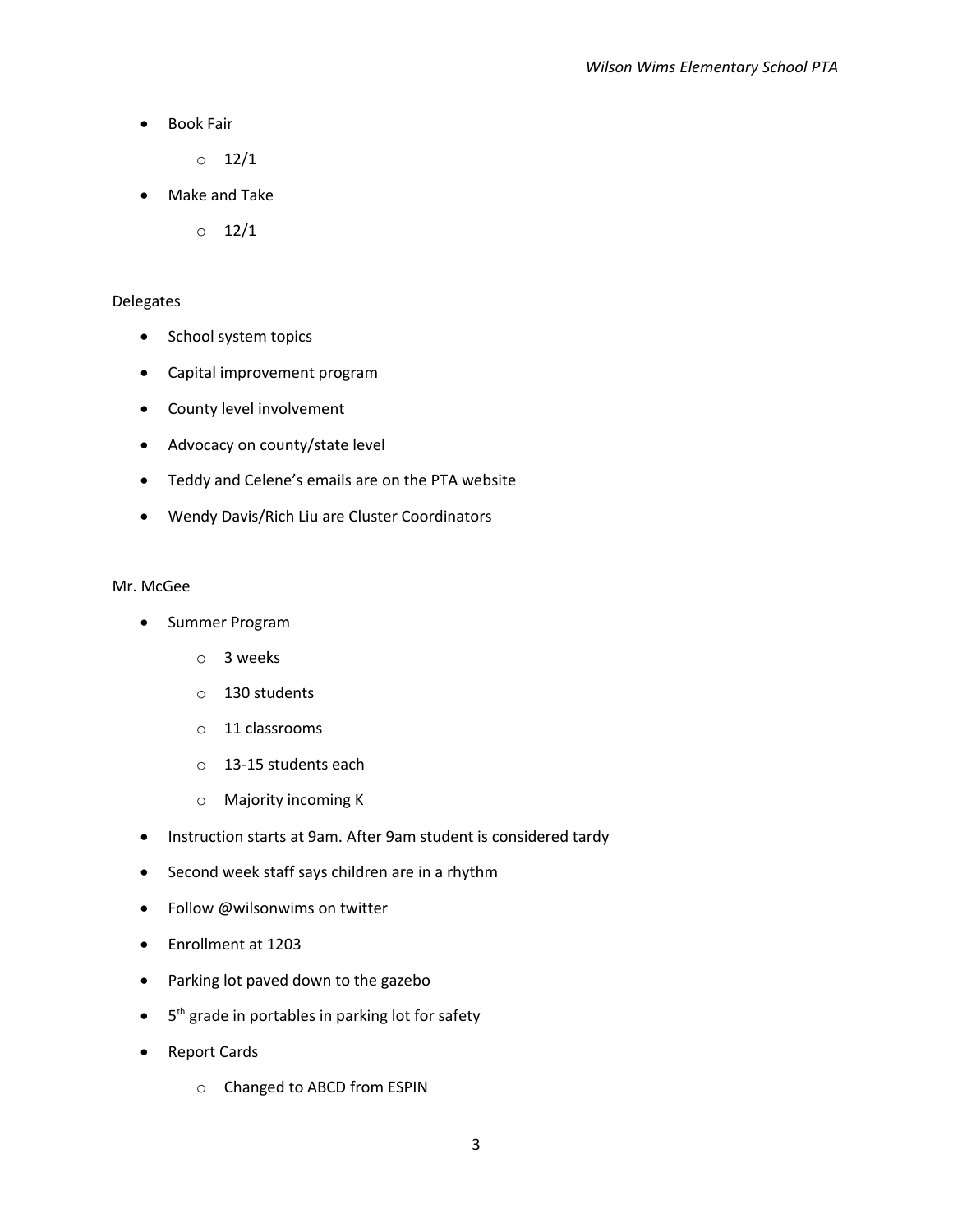- o Separate meeting scheduled for that
- New elementary school
	- o In empty lot across from Harris Teeter
	- o August 2019, 23 months
	- o Boundary study done in the fall
	- o Public forum. Don't miss time to give feedback
	- o Construction to begin Jan/Feb
	- $\circ$  5<sup>th</sup> school like this model. Make improvements as they go
	- $\circ$  5<sup>th</sup> grade will stay at Wims. 4<sup>th</sup> grade will move making them the oldest in the school for 2 years
	- o 100-125 student growth each year at Wims
	- o Negative is that we lose families and staff members
- Questions?
	- o PBIS is up to teachers. Keep things positive. Some use DoJo
	- o When are reading materials for K sent home? Assessments are being done for reading level now. Expect in 2-3 weeks
	- o As of right now boundaries for middle school won't change
	- $\circ$  MyMCPS parent portal. October 1<sup>st</sup> passwords sent
	- $\circ$  Added bus 2611. To make a request call Department of Transportation. They will do a study
	- $\circ$  Someone suggested parent help for reading and math. Parents need help to give instruction to their kids for homework etc.

#### Margie

- After school club
	- o Flex Academies
	- o 9/25
		- **E** Zumba, Yoga, Flag Football, Lego Club (waitlist)
	- o Teacher releases students to club
	- o 15 classrooms used for clubs